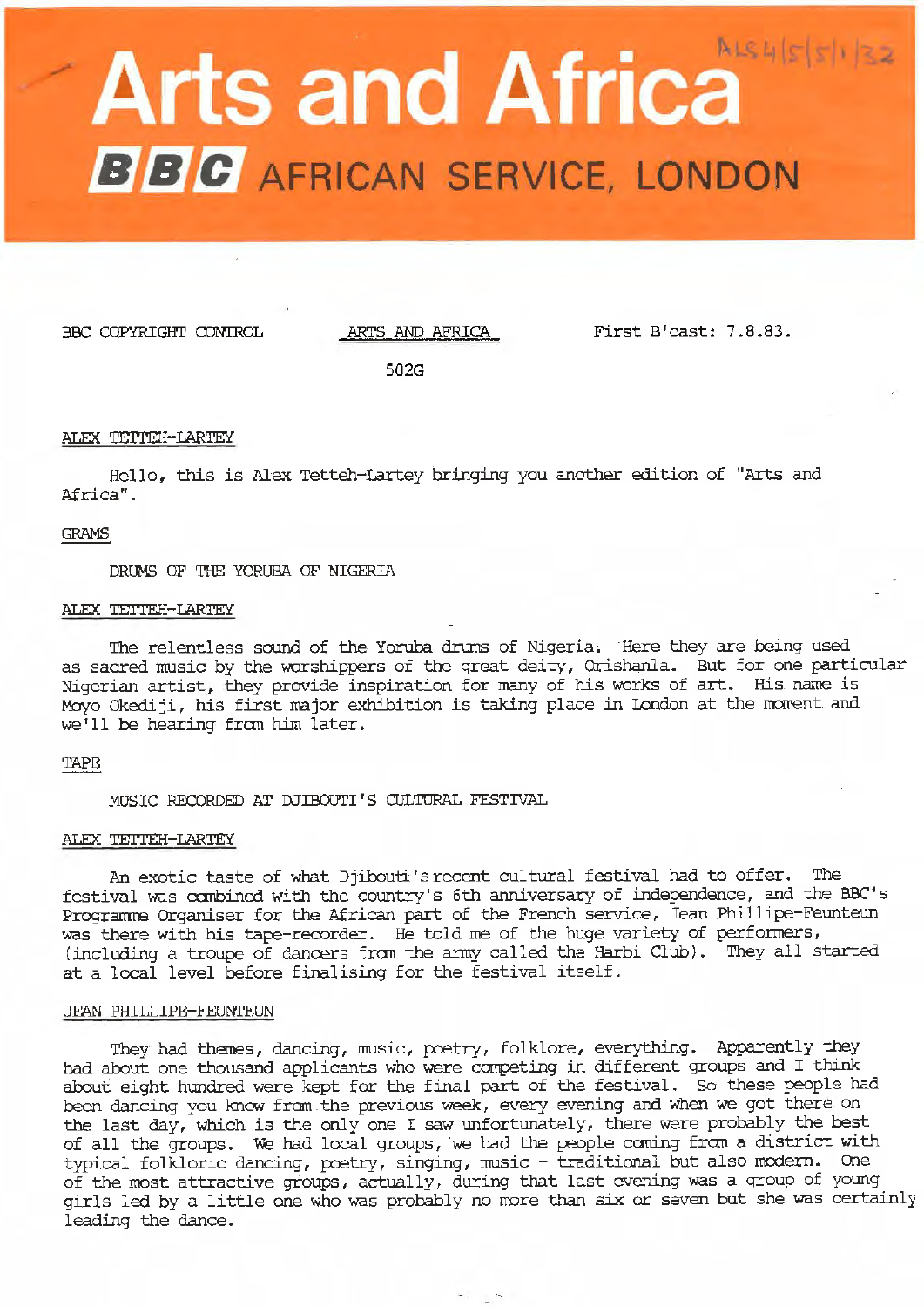# TAPE

MUSIC RECORDED AT DJIBOUTI'S ClJLTURAL FESTIVAL

#### JEAN PHILLIPE-FEUNI'EUN

But I would say apart from the dancing, the traditional songs extolling the virtues of the republic which you nonnally have in that type of cultural forum, it was a very interesting occasion because I suppose scme of the dances which were perfonned during the whole festival would only be seen on very, very rare occasions. You had an imnense variety of dancing. Sane of them were fairly static, sane of them were jumping. Then you had other groups which yielded the knives, the traditional long knives that the nomadic people have. Surprisingly I made that comment to one of the organisers. He said, "Yes, it's a traditional male knife but this time it's the girls who are using it to entice the warriors".

## TAPE

MUSIC RECORDED AT DJIBOUrI'S CULTURAL FESTIVAL

#### JEAN PHILLIPE-FEUNIEUN

They have what one could call an extraordinary blend of traditional songs and modern music because this may be a field where Djibouti is not as rich as sane other countries because I heard very few- traditional instruments that evening. There was one old man playing a very elongated flute. There was probably sane drums which we heard but very few instruments with strings. But in traditional Arabic society, one of the instruments that the people used to great advantage is their own voice. I mean sometimes it was very difficult for the organisers to stop the performance of some story tellers or singers who really had to be waved away and actually dragged away!

#### TAPE

MUSIC RECORDED AT DJIBOUTI'S CULTURAL FESTIVAL

## ALEX TETTEH-LARTEY

Tell us something about the Harbi music club.

# JEAN PHILLIPE-FEUNTEUN

Well the Barbi music club was certainly one of the most active during that forum. It's a group, a formation which surprisingly is from the army. They have got a canbination of traditional dancing - I was told they have even resuscitated sane dances which go back to the sixteenth or seventeenth century. The steps and also the melody had been kept by the oral tradition which is so popular in those areas. But they also use lots of modern instruments, probably the influence of the youngsters fairly active in these groups. So you've got the combination of, I suppose, traditional song extolling the virtues of the fighters, singing the praise of the country, but also the usual electronic board which doesn't distract too much from the melody.

#### TAPE

MUSIC RECORDED AT DJIBOUTI'S CULTURAL FESTIVAL

## ALEX TETTEH-LARTEY

That was Jean Phillipe reporting on the arts in Djibouti.

~yo Okediji is a young artist fran Ife *in* Nigeria, his first major exhibition is being held at the Africa Centre in London. Fiona Ledger went along to talk to him about how he became an artist.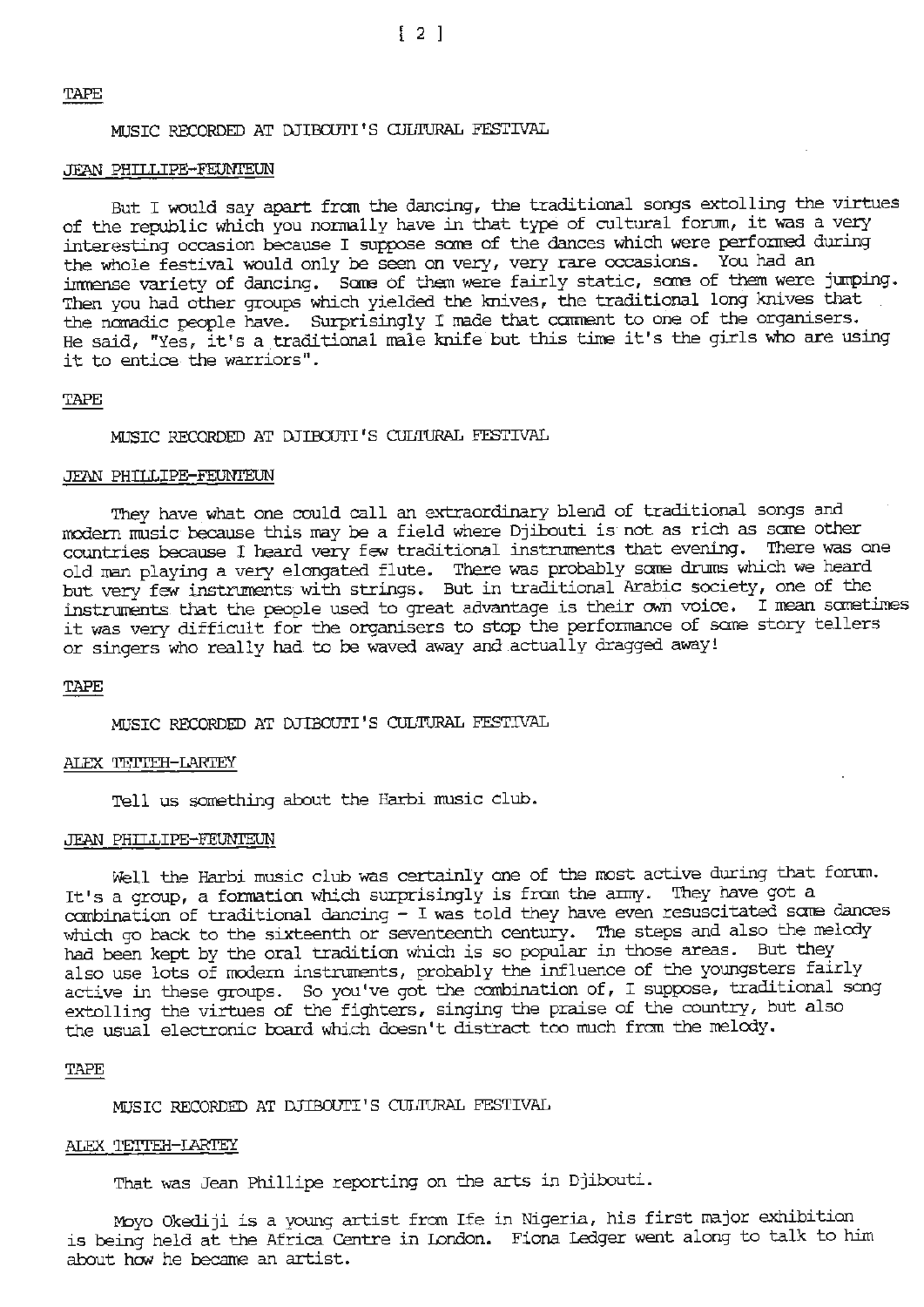#### *<sup>I</sup>*IDYO OKEDIJI

When I was younger I didn't really know much about other artists because in Ife, where I grew up, there is no gallery. The only exposure I had to art was in text books, in the Bible and maybe billboards and magazines.

## FIONA LEDGER

What about traditional craftsmen from the area?

#### MOYO OKEDIJI

Yes, but it wasn't really considered art. It was so religious that you weren't even allowed to really look at it as art. But eventually, when I got into the University and I started studying art more seriously, I found out that actually there is a lot of art fran my background and I started studying African art more fully.

## FIONA LEDGER

What's your attitude to the role of art in society? Is it sanething just to entertain or does it have, for you, a profound religious significance?

## MOYO OKEDIJI

New I don't consider myself particularly religious. I think art is just one of the other things people do just like same people can dance, same people are lawyers. They are artists to try and make society look more interesting.

## FIONA LEDGER

So you see yourself as doing a job in society?

## MJYO OKEDIJI

I think so.

#### ALEX TETTEH-LARTEY

Moyo Okediji's down to earth attitude about art is reflected in his work. He uses a wide varity of materials, whatever is handy - glue, clay, biro and file paper. Two major themes are women, as lovers and mothers, and musicians. Here he is describing one of several drummer paintings to Fiona in the gallery of the Africa Centre.

#### MJYO OKEDIJI

The title is Kannango Drurnrer. Kannango is a form of musical instrument that *is*  used mainly in the Northern part of. Nigeria. It seems related to the Yoruba drum. But Yoruba instruments usually have only one drum. In Kannango they can canbine two or three drums and that fascinates me very much. That's why you have three drums there, a man playing three talking drums.

 $\mathbb{R}^{\frac{1}{2}}$ 

73. L. 7

## FIONA LEDGER

And his audience in the background?

# MJYO OKEDIJI

Yes, there are some people watching.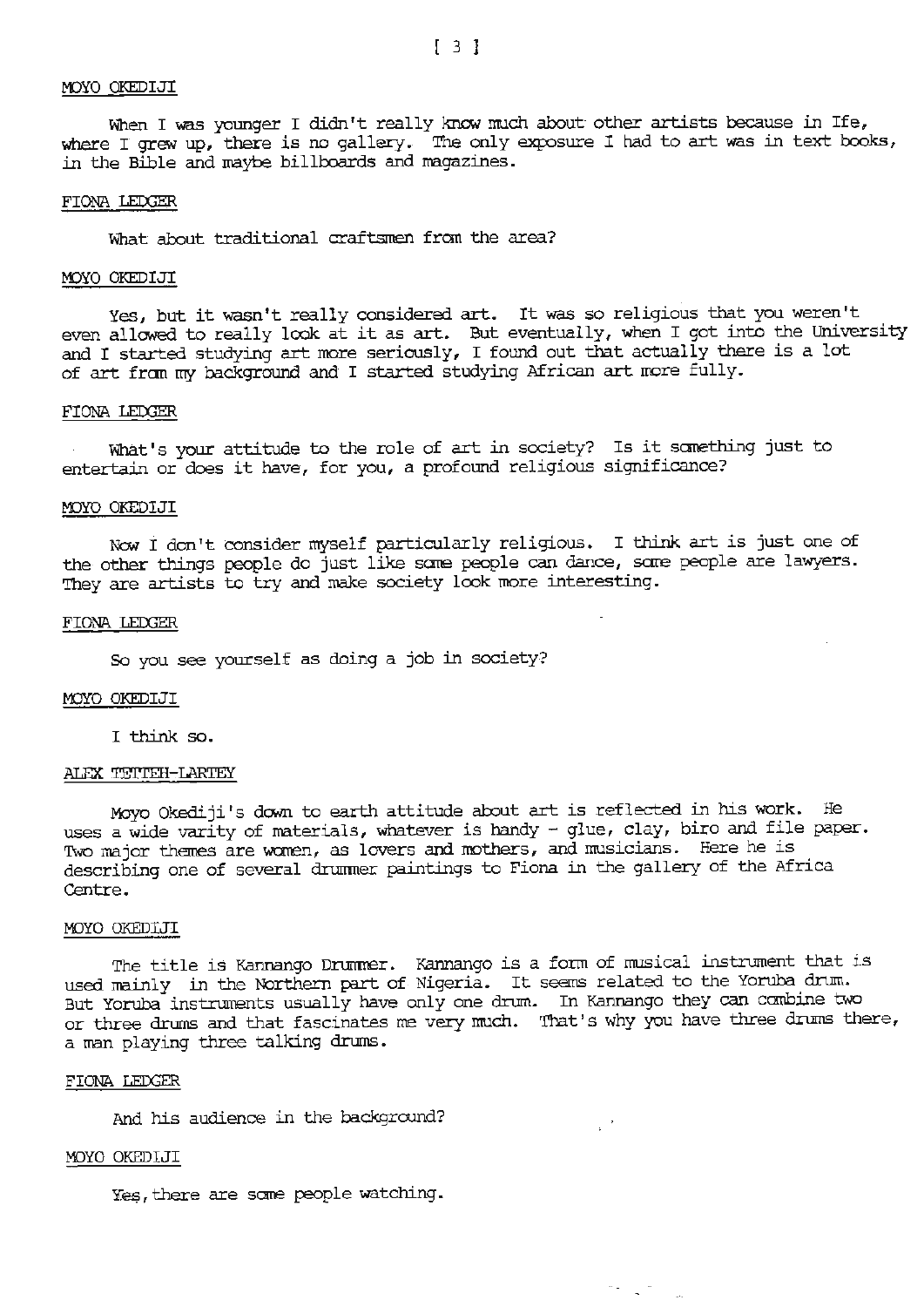# **FIONA LEOOER**

There's a strange kind of quality to this painting. What kind of technique have you used here?

# MJYO OKEDIJI

First I took two pieces of paper glued together so that I can get a thick layer of paper. Then I used a biro to draw on the paper. Then I used some markers to highlight sane areas and to make sane thick outlines. Then I used what I call flower colours. I got some flowers, boiled them and got the colours out and I used the flowers to work on the paper. by that time it has became quite wet. Then I begin to scrape the paper to get sare light areas.

#### FIONA LEDGER

So you've got a sort of smudged effect where it's been wet and then it's scraped as well.

## IDYO OKEDIJI

Right.

# FIONA LEDGER

Let's move on to here. We've got two drawings in biro. Describe the first one to me.

# MJYO OKEDIJI

There is a man and a wanan. The two of them have been drinking.

# FIONA LEDGER

Are they intoxicated?

# l'!)YO OKEDIJI

Maybe intoxicated by the manent of love.

### FIONA LEDGER

They're in love?

## MOYO OKEDIJI

I think so.

#### FIONA LEDGER

*Now these two.* We have a man and a woman. It's less relaxed, this drawing.

# MJYO OKEDIJI

Right. Well the man is kind of tense and the man *is* trying to look at his own past.

# FIONA LEDGER

He regrets does he?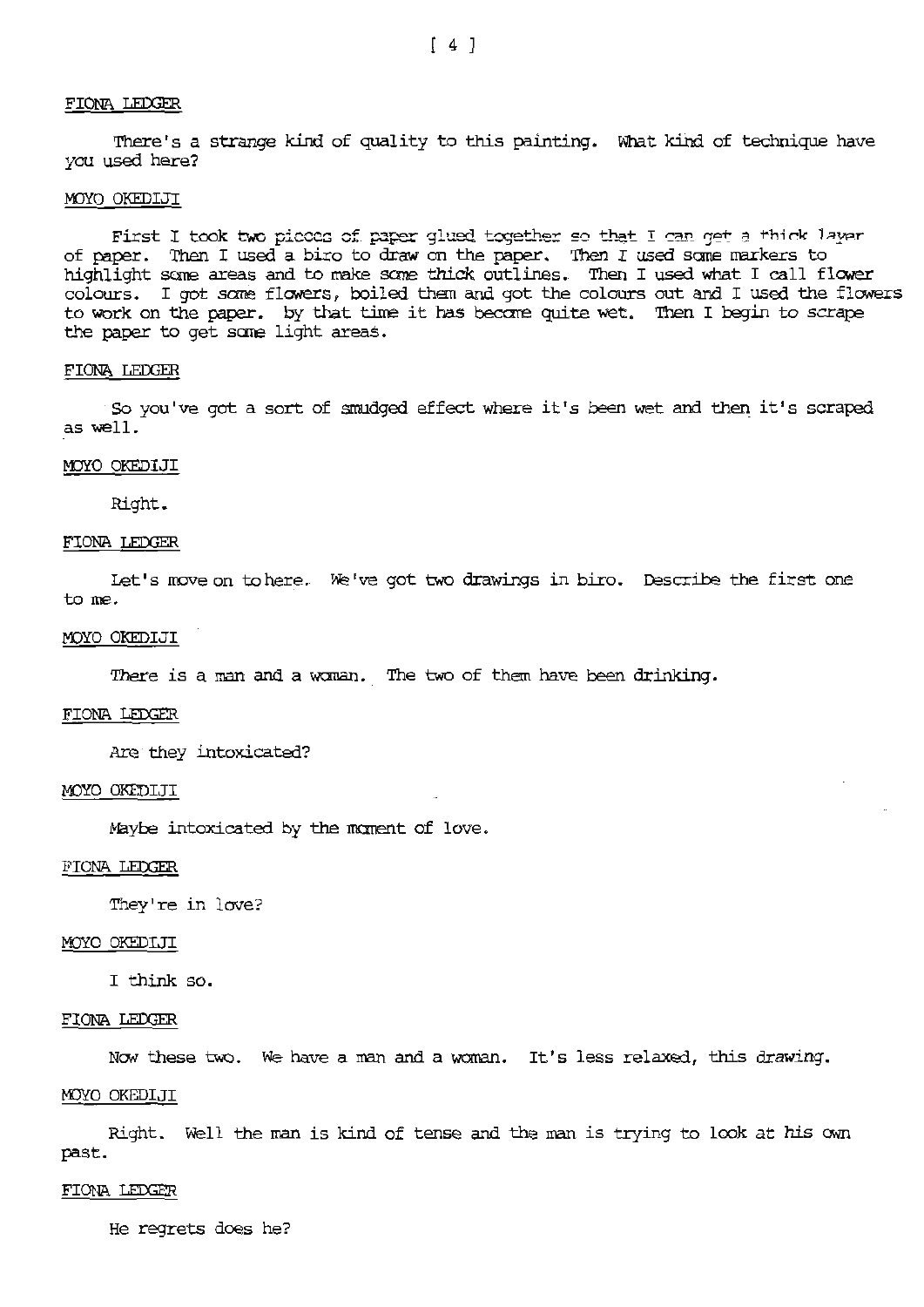# MOYO OKEDIJI

So to say, he regrets about his own life. He is trying to relate it to the m:ment.

# FIONA LEDGER

And he's-hanging his head down and srroking a cigarette isn't he?

# MOYO OKEDIJI

Yes, that's right.

## FIONA LEDGER

She's looking away and has a more serene look on her face.

## MJYO OKEDIJI

She has a bottle of beer.

# FIONA LEDGER

But he's the worrier?

#### MOYO OKEDIJI

He seems to be worried. Women seem more relaxed and more able to deal with tension I think.

## FIONA LEDGER

Can you describe this large substantial painting here?

## MOYO OKEDIJI

Oh, this is a man playing the guitar. The colours are essentially brown with sane highlights and black outlines. It has cloth pasted on it as applique and.it has beads strung on the neck. The colours were made with clay mixed with glue and the cloth is mainly from Nigerian 'tiedye'. The man is sitting down on a stall and he has a drum at his feet and he's stnmming the guitar.

# FIONA LEDGER

There's letters on the guitar. What do they say?

## MJYO OKEDIJI

The writing means 'it's time for dancing'.

## FIONA LEDGER

So he's an entertainer is he?

н.,

# r4JYO OKEDIJI

Yes. Right.